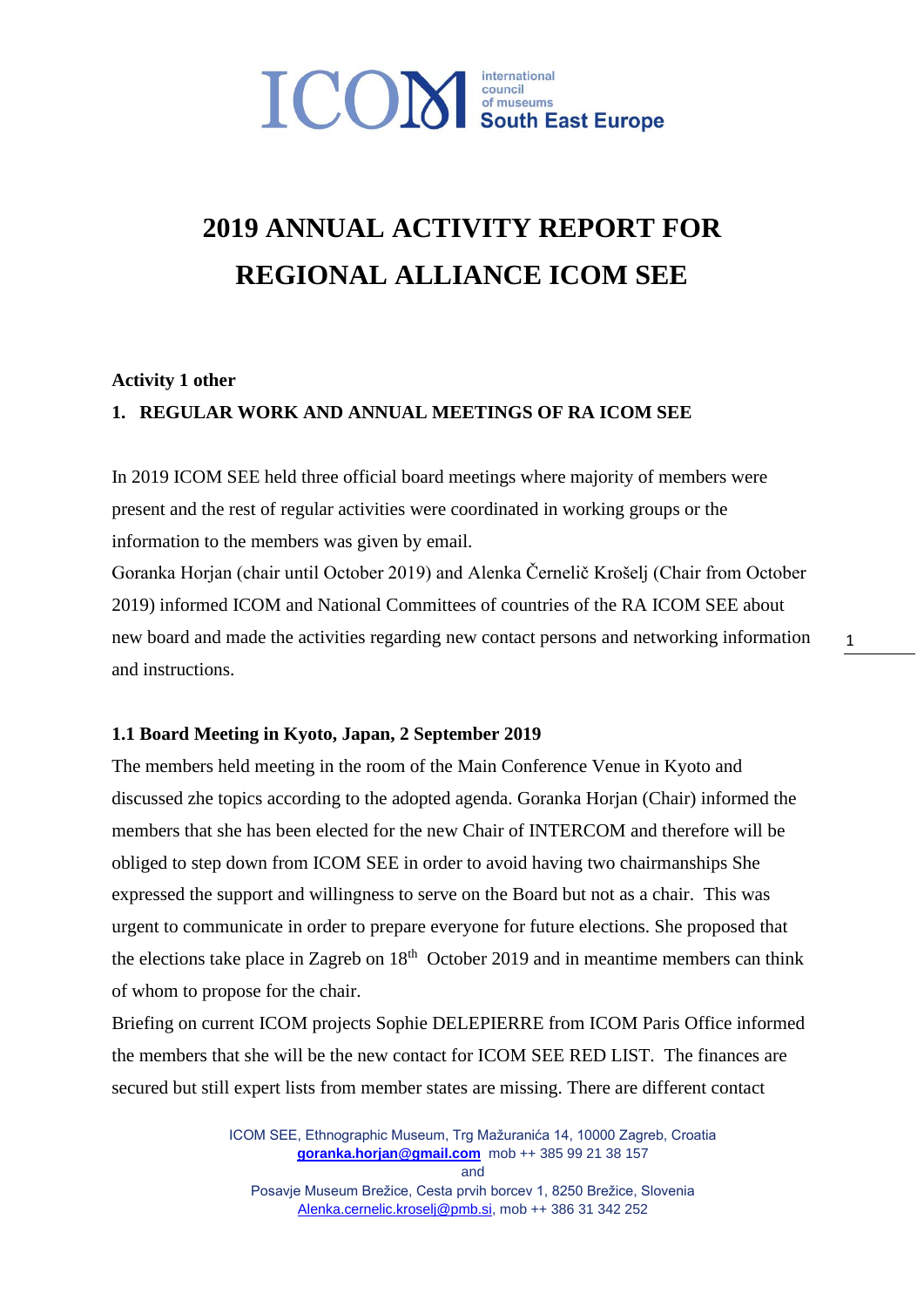addresses to look for experts. Each country representative will propose from their own experience.

ICOM Greece expressed the wish to join ICOM SEE. ICOM SEE has been approached by ICOM Greece Chair in order to announce the willingness of the national committee to join ICOM SEE. They have elected their representative and will send the written confirmation.

#### **1. 2. Board Meeting in Zagreb, Croatia, 18 October 2019**

The board meeting of ICOM SEE was organised on 18<sup>th</sup> October in Zagreb at the Ethnographic Museum Zagreb, in order to hold new elections for the chair in the mandate 2019 – 2022. By unanimous votes as the new chair was elected Alenka Černelič Krošelj from Slovenia. Members elected Slavko Spasić from Serbia as Vice Chair and Goranka Horjan from Croatia as Treasurer and Secretary. The first meeting of the new board was organised in Belgrade on 13<sup>th</sup> December 2019.

#### **1.3 Board Meeting in Belgrade, Serbia, 13 December 2019**

The ICOM SEE board meeting was held on 13<sup>th</sup> December 2019 at the Center for Study in Cultural Development to start the work of the newly elected board for the 2019–2022 mandate. First, the second Vice Chair, Vergil Stefan Nitulecsu from Romania, was elected unanimously.

The board adopted the programme for 2020 and the plan for the mandate that will be adopted and completed every year.

The board adopted main activities for 2020:

**Project for 2020 and 2021**: project with ICOM EUROPE and all Regional Alliances – we have applied for the Museums and Migrations Special Grant for 2020 and 2021. ICOM SEE will apply for the special grant again in 2021.

#### **Meetings:**

The next meeting is proposed to be held in Bucharest on 8th May.

The board has been invited to Macedonia, Ohrid, in 2021 (invitation from ICOM Macedonia).

> ICOM SEE, Ethnographic Museum, Trg Mažuranića 14, 10000 Zagreb, Croatia **[goranka.horjan@gmail.com](mailto:goranka.horjan@gmail.com)** mob ++ 385 99 21 38 157 and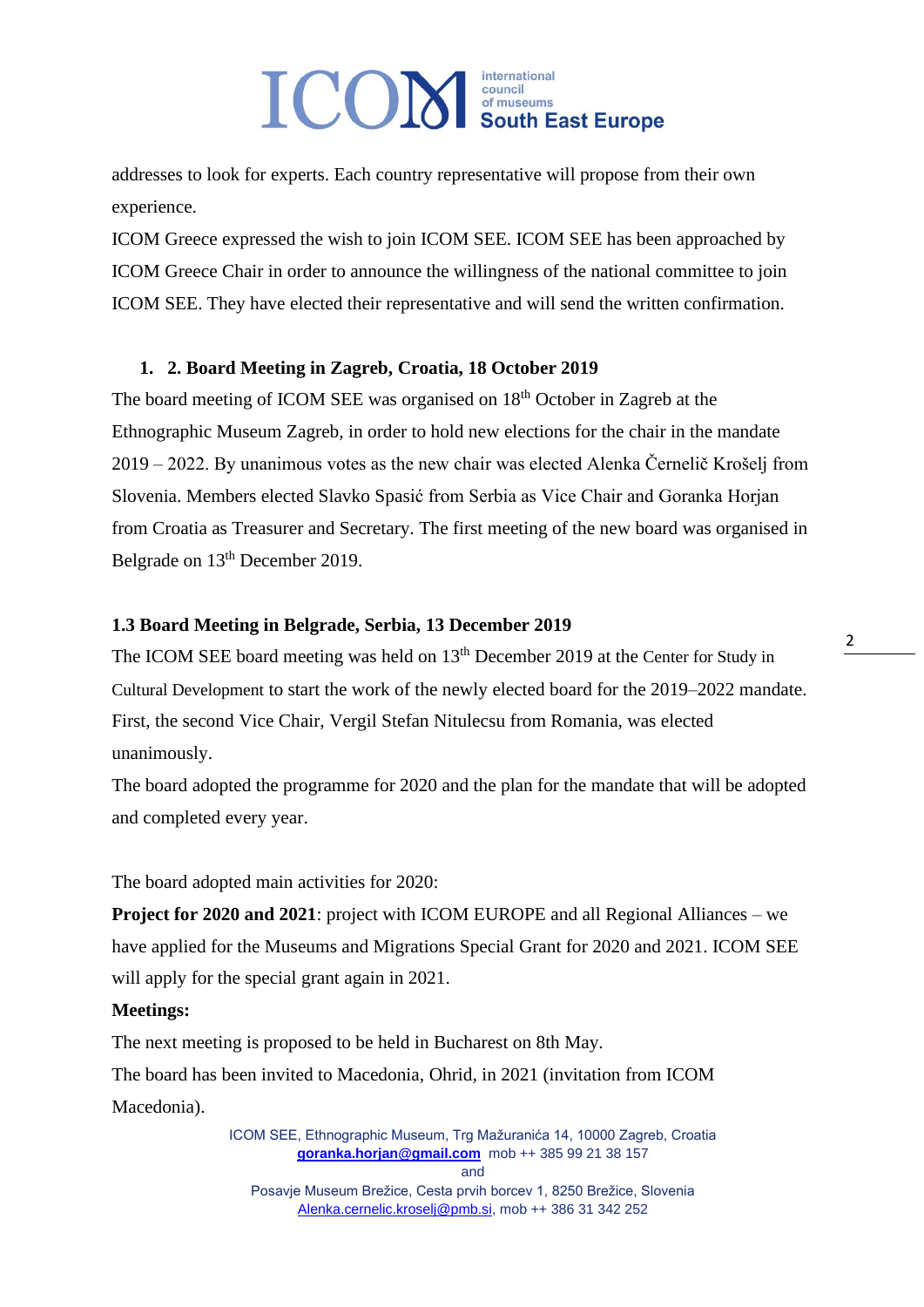**RE-ORG:** ICOM SEE supports continuation of this project, as it is very successful project. Vice Chair Vergil Stefan Nitulecsu will look into how the project can be developed in Romania. It is also important to make a project evaluation. The ICOM SEE Board put forward some suggestions about technical and professional aspects of this project. We can do this in the following two ways:

by making an evaluation and by starting a new project.

**Collection management**: Tanja Roženbergar will prepare an action plan for this topic in 2020, in 2021 in cooperation with COMCOL.

**Gastronomy:** a very topical subject. We will check what has already been prepared; the discussion was held in 2015 during the ICOM SEE meeting in Boka Kotarska. We will develop a proposal for a joint topic.

**Red lists project**: has to be done in 2020. The chair will send a letter to all National Committees, asking them to name the experts and to take active part in this important project. **The board also discussed the process of accepting the museum definition and the establishment of two new** ICOM committees: disaster risk management and ethics. The Chair will send the ICOFOM questionnaire to National Committees and then make analyses of the answers and opinions.

**15 years of ICOM SEE in 2020**: we will collect proposals and organise a campaign – promotional and other activities.

### **1. 4. ICOM SEE Working Meeting – Chair Handover, 22 November 2019, Brežice, Slovenia**

The meeting was held with the aim of preparing an overview of the activities done in 2019, financial reports and the programmes for 2019, as well as the next period. The Chair Goranka Horjan and the Vice Chair Tanja Roženbergar reported to the new Chair Alenka Černelič Krošelj and gave her instructions. They confirmed the Agenda and the documentation for the board meeting in Belgrade.

> ICOM SEE, Ethnographic Museum, Trg Mažuranića 14, 10000 Zagreb, Croatia **[goranka.horjan@gmail.com](mailto:goranka.horjan@gmail.com)** mob ++ 385 99 21 38 157 and Posavje Museum Brežice, Cesta prvih borcev 1, 8250 Brežice, Slovenia

[Alenka.cernelic.kroselj@pmb.si,](mailto:Alenka.cernelic.kroselj@pmb.si) mob ++ 386 31 342 252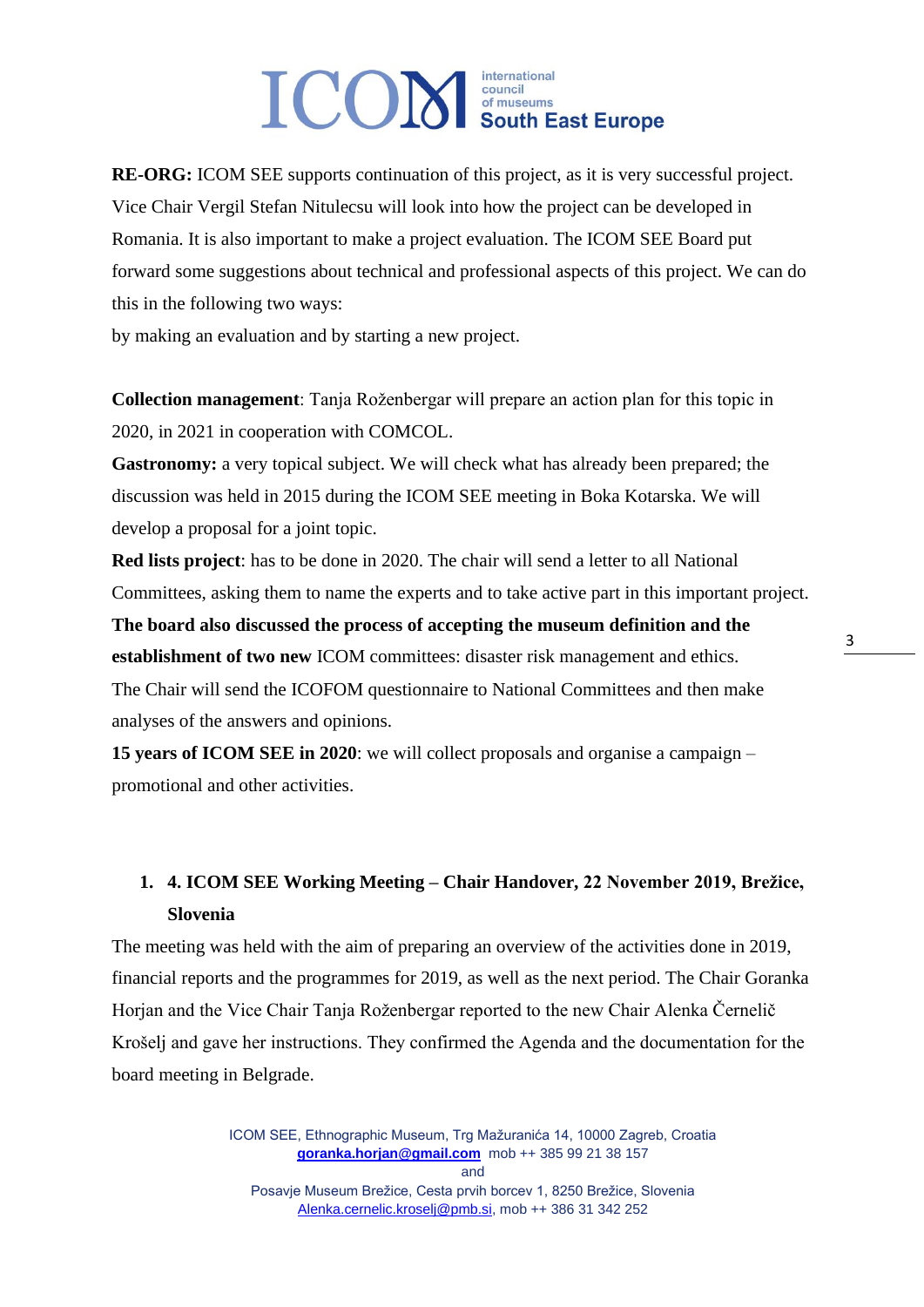Alenka Černelič Krošelj made a list of new board members and communicated with all of them to get information about their work and engagement in ICOM SEE.

**Activity 2 Training** 

### **ANNUAL MEETING OF ICOM SEE, Kyoto, 1-7 September 2019 Title: Shaping the Future, Doing More with Less JOINT SESSIONS WITH INTERCOM DURING THE GENERAL CONFERENCE IN KYOTO**

The title of the joint conference was Shaping the Future, Doing More with Less and the partners were INTERCOM and ICOM CC. More than 50 abstracts were sent and among them 23 were selected jointly by committees' members prior to the conference. Sessions were organised in three days (2-4. September 2019) with different topics and each session was followed by questions and answers part. About 300 ICOM members participated in those sessions and many discussed proposed themes which derived from the overall theme of the ICOM 25th Conference; Tradition for the Future: Museums as Cultural Hubs. About 35 different nationalities were represented among the speakers and the demographics of the speakers were reflected among the approximately three hundred participants taking part in the sessions. ICOM members from many different countries attended presentations during the three days. Estimated number of participants is 350 from 45 countries (Denmark, Japan, Croatia, Bosnia and Herzegovina, North Macedonia, Romania, Lichtenstein, Poland, Czech Republic, Slovakia, Brazil. South Korea, Albania, Azerbaijan, Georgia, Belgium, Kenya, USA, UK, Mexico, Slovenia, Austria, Italy, Netherlands, Serbia, Finland, …)

**Activity 3 Research**

ICOM SEE, Ethnographic Museum, Trg Mažuranića 14, 10000 Zagreb, Croatia **[goranka.horjan@gmail.com](mailto:goranka.horjan@gmail.com)** mob ++ 385 99 21 38 157 and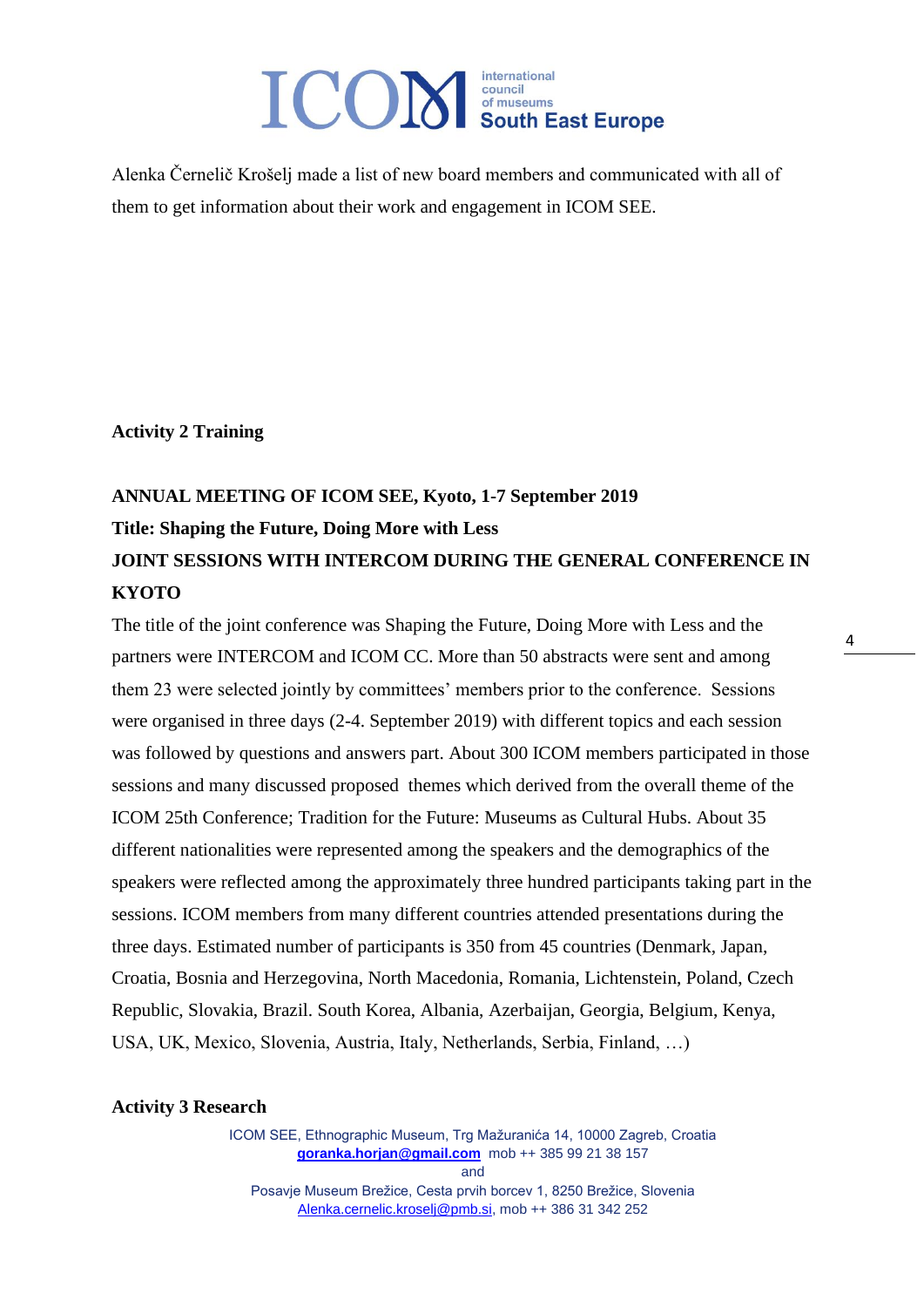#### **ICOM SEE RED LIST**

Among current ICOM projects ICOM Paris Office set the priority for the ICOM SEE RED LIST. A new contact person Sophie Delepierre from Secretariat has been appointed to foster the activities in the programme. The finances are secured on ICOM side but still expert lists from member states are missing. Each ICOM SEE country representative has been contacted to provide the support in the sense of addressing right professionals. Goranka Horjan met with Sophie Delepierre and each ICOM SEE country chair has been personally addressed to assist in implementation of the activity. Different situations in ICOM SEE countries require different approaches. In some countries ministry of culture is the relevant body to appoint the experts while in others direct contact with museums may be helpful. All ICOM SEE countries are in favour of the project and governmental support is also secured as countries decided to make their own contribution to the programme.

The chair will again send a letter to all National Committees, asking them to name the experts and to take active part in this important project.

### **Activity 4 training**

### **INTANGIBLE HERITAGE A CHALLENGE FOR MANAGEMENT AND COLLECTION POLICY, Zagreb, Croatia, 17-18 October 2019**

The conference and workshop were organised in Zagreb, 17-18 October 2019 and a field trip with workshop in Slovenia 19 October 2019. The project was supported by ICOM Special Grant, Croatian Ministry of Culture and City of Zagreb and in-kind contributions from local host organisations. The project had a three-fold structure in order to meet the specific project goals of fostering ICOM's role in promotion and preservation of intangible heritage and of networking various committees to enable their unison approach to the challenges spotted in the field of ICH. However, the main goal was to raise the visibility of the initiative to celebrate 17OCT as the international day of intangible cultural heritage.

The programme was structured as a two-day conference with media announcements and workshops with ICH phenomena bearers inscribed on national and UNESCO lists (traditional toy making, gold needlework, lace-making, jalba and traditional gastronomy). The conference was presented on national TV and several radio stations and on-line portals. The

> ICOM SEE, Ethnographic Museum, Trg Mažuranića 14, 10000 Zagreb, Croatia **[goranka.horjan@gmail.com](mailto:goranka.horjan@gmail.com)** mob ++ 385 99 21 38 157

and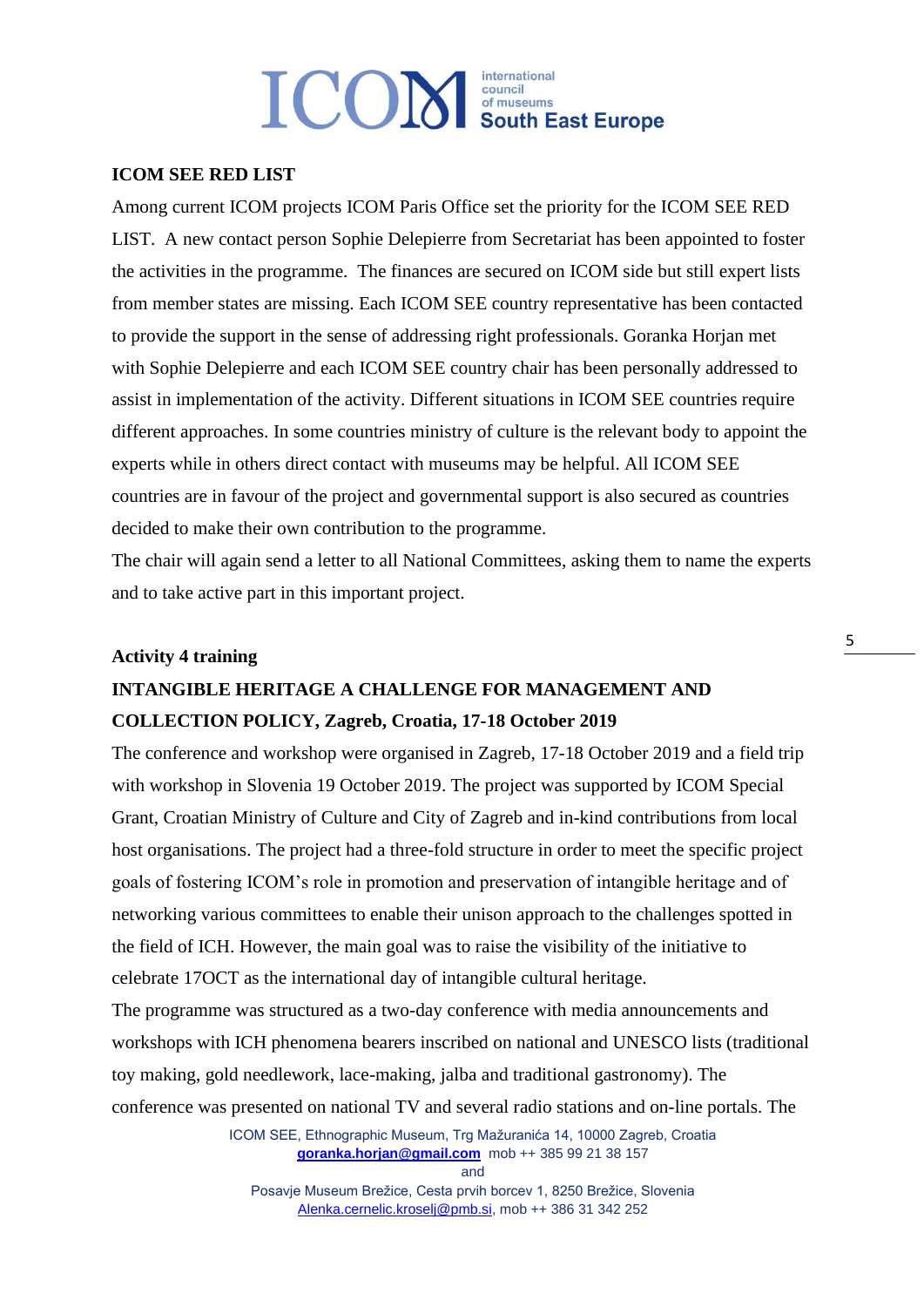opening was attended by governmental and municipal officials and opened by Assistant Minister of Culture Hrvoje Maneninca.

The project has outstanding networking results. It was organised in partnership of several committees, two international committees INTERCOM and COMCOL, one regional alliance ICOM SEE and two national committees of ICOM Croatia and ICOM Slovenia. The support was secured by local partners - Ethnographic Museum and Mimara Museum in Zagreb (Croatia), Posavje Museum Brežice and Zasavje Museum Trbovlje and relevant municipalities. The attendance was high 85 ICOM members (individual and institutional) from

different countries (Croatia, Slovenia, Serbia, Bosnia and Herzegovina, North Macedonia, Greece, Romania, Bulgaria, France, Switzerland, South Korea, Qatar). The conference was organised in a way that expert keynote panellists highlighted current challenges that museum professionals face dealing with intangible cultural heritage phenomena. The main keynote was followed by chosen presentations of invited speakers and each session ended with discussion. All presentations were filmed and arranged on the specially designed website in order to be accessible to all interested members of ICOM. Topics that were discussed were arranged in the following panels: Opening panel: How to initiate international day of intangible heritage First panel: Challenges in collecting and documenting intangible heritage Second panel: Intangible Heritage and Communities Third panel: Museum Management and Challenges of Decolonisation and Forth panel: Sustainable Solutions for ICH Fifth panel: How to ensure transfer of knowledge and skills to younger generations Full program details, list of invited speakers and other practical information are available at <http://icom-ichday.info/> After the conference the colleagues from South Korea presented the ICH Journal which has

been edited by National Folk Museum in Seoul and they invited participants to write their contributions.

> ICOM SEE, Ethnographic Museum, Trg Mažuranića 14, 10000 Zagreb, Croatia **[goranka.horjan@gmail.com](mailto:goranka.horjan@gmail.com)** mob ++ 385 99 21 38 157 and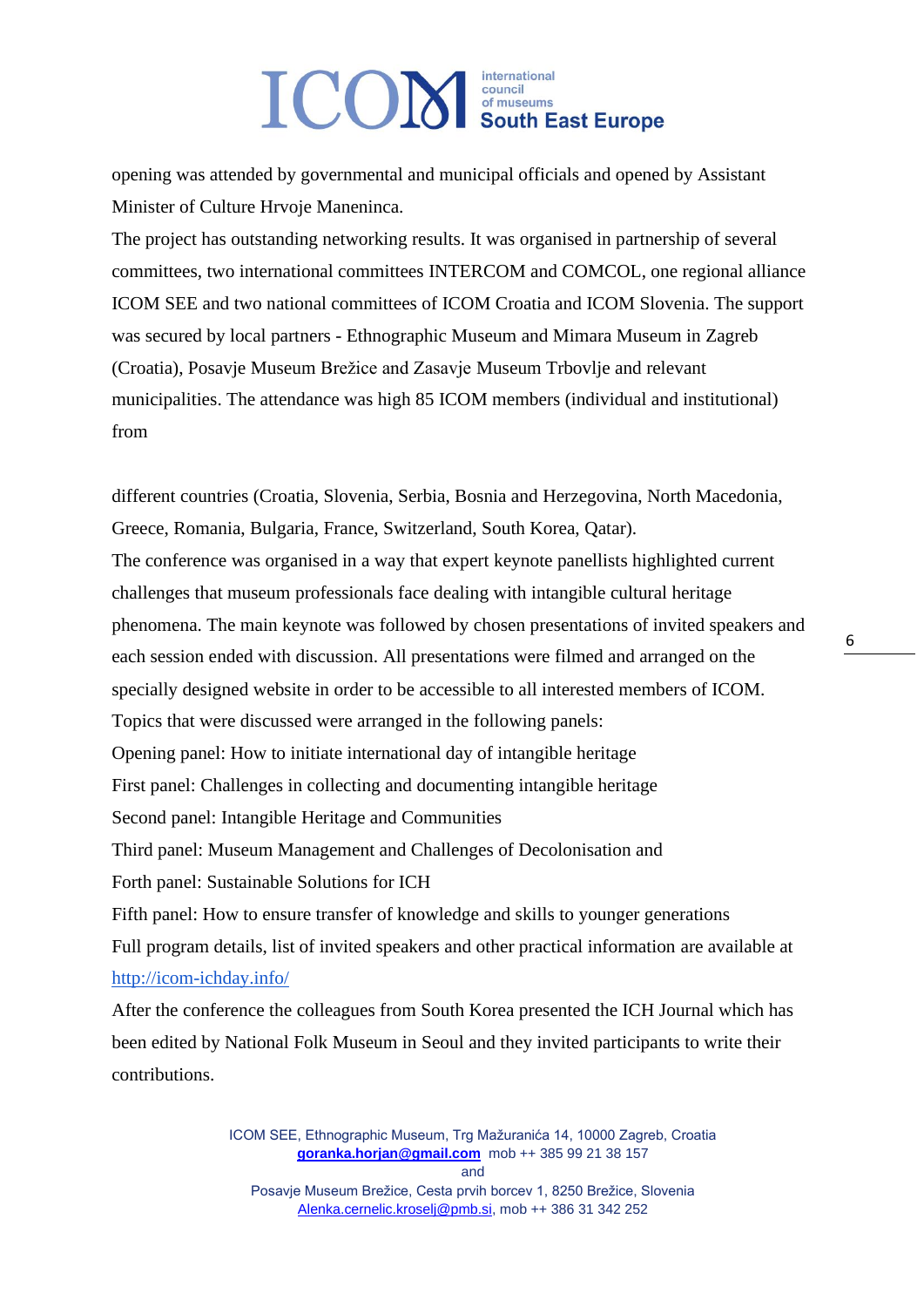Final workshop was organised in Slovenia with the specific theme of industrial intangible heritage. The group of 25 workshop participants took part in the assessment of industrial heritage potential, new technologies that can be used in their promotion and participated in the panel organised by the municipality. In the Posavje Museum Brežice they visited newly refurbished premises and had meetinh with just elected ICOM SEE chair Alenka Černelič Krošelj, director of the museum.

#### **Activity 5 Training**

### **PARTICIPATORY OFF-SITE MEETING AT MANGA MUSEUM, 5. September, Kyoto, Japan**

INTERCOM and ICOM SEE organised joint session with ICOM SEE and International Manga Museum. It took place on 5th September at the Kyoto International Manga Museum. The meeting was organised in the form of the workshop. The first part was a lecture by curator and director of the museums, then the participants explored the museum on their own looking for the topics they would like to elaborate at the workshop and the hands on activities were the final part of the meeting. The introduction was based on presentations from museum director Mr. Yamatoto, and researcher Mr. Ito both from the International Kyoto Manga Museum. INTERCOM member the fifty participants coming from different countries explored the museums potentials for further progressive development in the light of the overall theme for the general conference and the proposed new ICOM museum definition. At the workshop they were divided into different groups that presented their proposals for mission and vision of the Manga Museum. The workshop and concept of the meeting were prepared by Ida Lundgaard, Senior Advisor, who facilitated the workshop.

#### **Activity 6 Training**

### **TRAINING PROGRAMME IN COOPERATION WITH ICCROM, Split, Croatia, 28 May 2019**

ICOM SEE has a long-standing cooperation with ICCROM on implementing the **RE-ORG**  methodology in order to improve conditions in museum storages. On 28<sup>th</sup> May Goranka Horjan, chair of ICOM SEE and representative of ICCROM Jose Luiz Pedersoli met in Split

> ICOM SEE, Ethnographic Museum, Trg Mažuranića 14, 10000 Zagreb, Croatia **[goranka.horjan@gmail.com](mailto:goranka.horjan@gmail.com)** mob ++ 385 99 21 38 157

> > and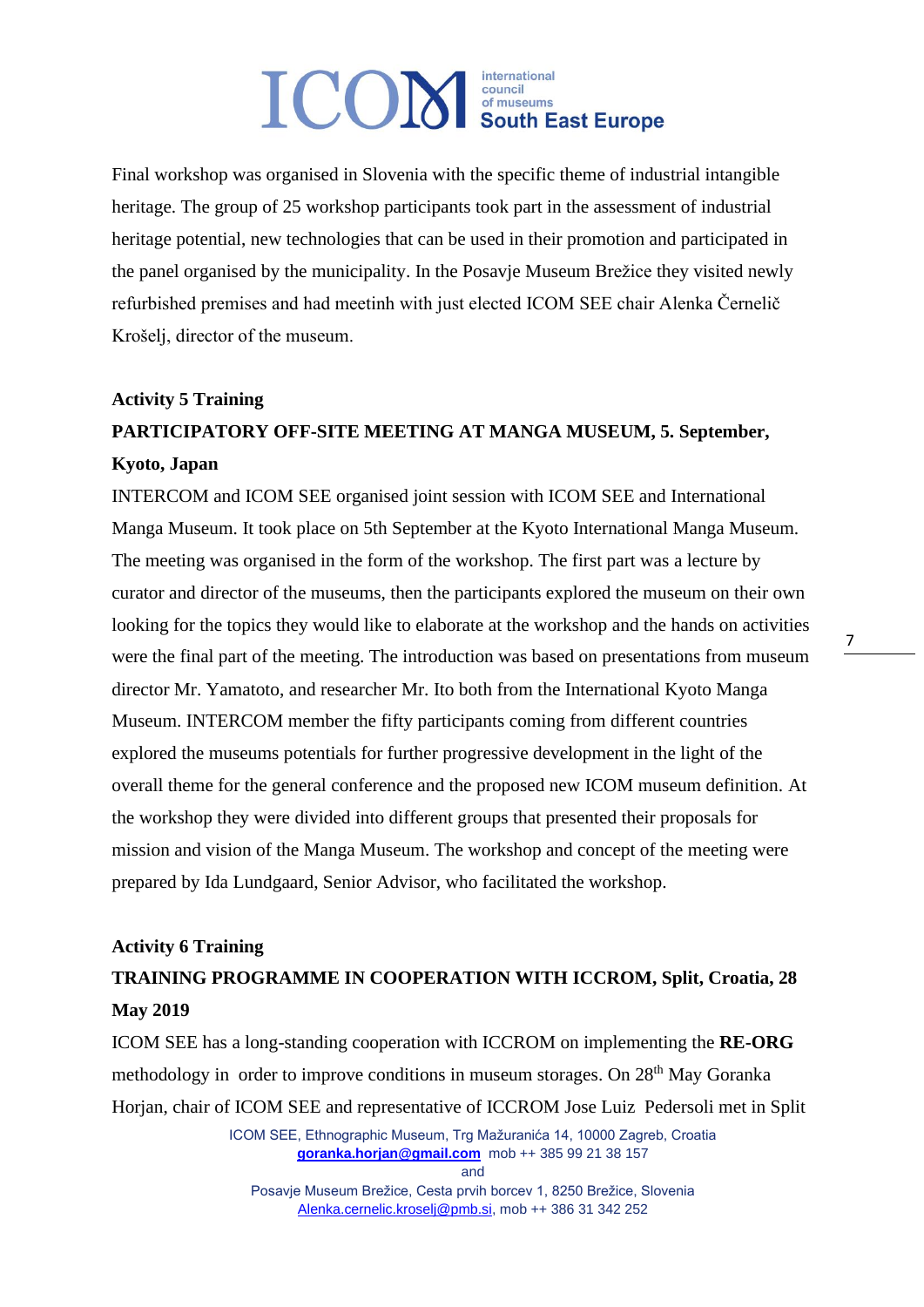(Croatia) to discuss further collaboration regarding the challenges in museum storages. The successful collaboration between two organization lasts since 2006 with the MEP TEIM project and continues with RE-ORG. Many improvements have been introduced in museums in the region and globally but new challenges keep popping up. ICCROM has several flagship programmes that are of common interest and the recent focus is on the programme "Our collections matter" that deals with proper conservation management underpinning environmental, social and economic impacts.

Both parties agreed that climate change, green economy, environmental scanning are strategically crucial for museums. New requirements appear in EU applications especially directed how to improve energy audits and how to scan carbon with the main purpose of improving situation because of vulnerability of collections regarding climate and energy consumption. However, buildings which are protected monuments not only the costs of interventions are enormously above the allocated museum budgets but also restriction exist preventing museums to introduce new solutions.

How to bridge the gap is a crucial challenge and both organisations would like to start workshops with key stakeholders in order to find good solutions for museums.

### **Activity 7 training PARTICIPATION AT THE BEST IN HERITAGE, Dubrovnik, Croatia, 25.-27 September 2019**

ICOM SEE region hosts one of the key heritage and museum events in Dubrovnik. The Best in Heritage has come into agreement with ICOM as the main partner to promote excellence among museums and presents key projects that win international award. Goranka Horjan is a member of the Expert Council of the Best in Heritage and takes part in drafting the concept of the organiser. She actively participated in the conference programme.

#### **Activity 8 other**

### **PARTICPATION AT EMYA 2019, Sarajevo, Bosnia and Herzegovina, 22.-25 May 2019**

ICOM SEE, Ethnographic Museum, Trg Mažuranića 14, 10000 Zagreb, Croatia **[goranka.horjan@gmail.com](mailto:goranka.horjan@gmail.com)** mob ++ 385 99 21 38 157 and Posavje Museum Brežice, Cesta prvih borcev 1, 8250 Brežice, Slovenia [Alenka.cernelic.kroselj@pmb.si,](mailto:Alenka.cernelic.kroselj@pmb.si) mob ++ 386 31 342 252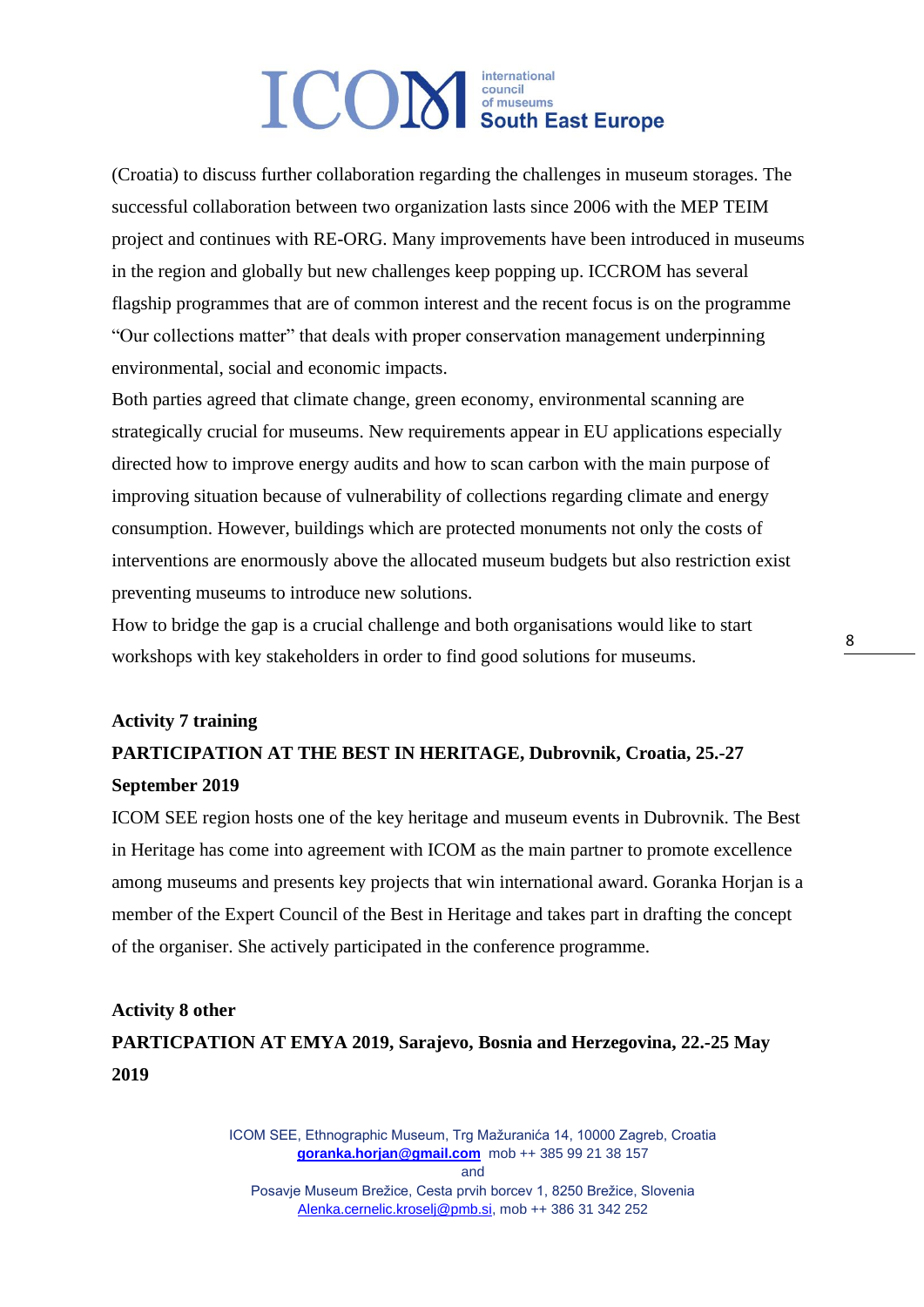In 2019 Sarajevo hosted the European Museum of the Year Award (EMYA) in May. Many participants in from the region take part in the event visited also by ICOM President Suay Aksoy. The continuous efforts of museum professionals from the ICOM SEE region brought results so among the winners we can find some of the recently established museums from the region. The Museum of War Childhood won the Council of Europe award in 2018 and therefore hosted the conference in 2019. This is a fantastic success and acknowledgment of the efforts of ICOM SEE to improve and encourage good museum practices.

### **Activity 9 other WORK ON THE ITC BOARD**

The Regional Alliance ICOM SEE has been one of the members of the Board for International Training Centre in Bejing so the chair Goranka Horjan took part at the meeting held during the Kyoto General Conference in September 2019. Last year the ICOM SEE representative Biljana Đorđević took part at the meeting. The President Suay Aksoy stated that RA who are on board will rotate to participate at the meetings.

The support was given to excellent cooperation of the Programme with National Palace Museum and Chinese partners so the board supported the continuation of the training.

#### **Activity 10 Other**

### **INTERNATIONAL MUSEUM DAY - VISIT OF THE ICOM PRESIDENT SUAY AKSOY, 16.-22. May 2019**

ICOM SEE together with several national committees organised a tour od President Suay Aksoy which consisted of numerous lectures, panels and TV interviews with the aim to present good museum practices and strengthen the role of museums. The working visit was organised in Slovenia, Croatia, Serbia and Bosnia and Herzegovina.

Th The visit will be related to the celebration of the International Museum Day in order to strengthen ICOM role in the region.

Various activities and programmes are suggested.

Meetings with the representatives of the ministries of culture are foreseen – this segment will be coordinated at the last moment due to the availability of ministers.

> ICOM SEE, Ethnographic Museum, Trg Mažuranića 14, 10000 Zagreb, Croatia **[goranka.horjan@gmail.com](mailto:goranka.horjan@gmail.com)** mob ++ 385 99 21 38 157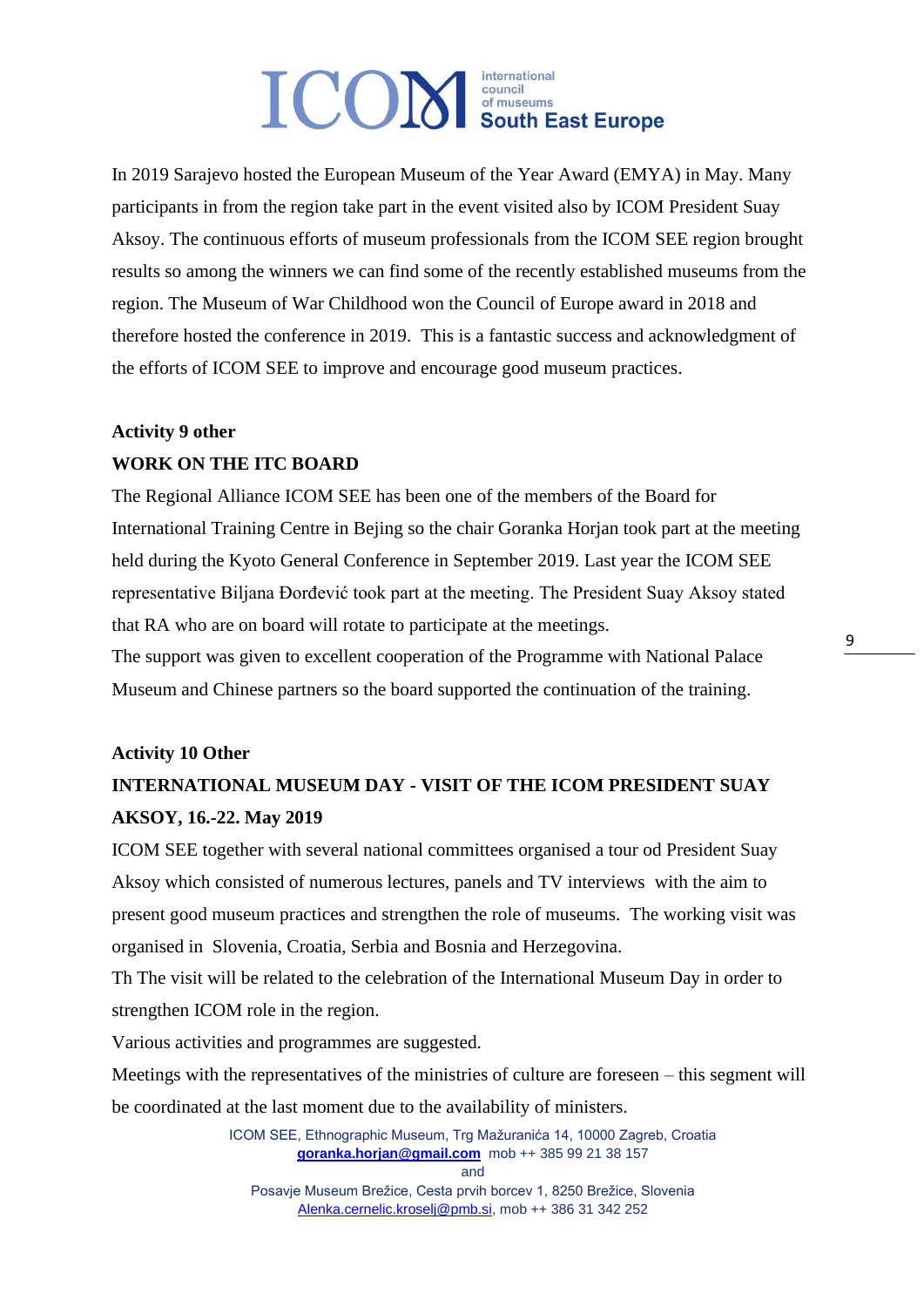# international **ICOM** South East Europe

The visit starts in Belgrade; Serbia 16 May and ends in Sarajevo, Bosnia and Herzegovina on 22 May. The host was ICOM Serbia and the Chair Slavko Spasić. The ICOM president visited

National Museum in Belgrade and had meeting with the board members of NC ICOM Serbia. She attended the ceremony of the Assembly of ICOM Serbia, addressed members and handed over the annual ICOM awards for museum events in Serbia. She also visited the Museum of Contemporary Art. On 17 May she had the meeting at the Ministry of Culture and then she visited the History Museum of Serbia. In the evening the same day she travelled to Ljubljana, Slovenia and the host was ICOM Slovenia and the chair Kaja Širok. Allready in the evening she had the interview for the Slovenian National Televison, that was published on 7 July 2019 [\(https://www.rtvslo.si/mmr/prispevek/174625909\)](https://www.rtvslo.si/mmr/prispevek/174625909). She spent the International Museum Day in Ljubljana, Slovenia when she first visited Slovene Ethnographic Museum, was the honorary guest of annual Press conference of ICOM Slovenia, Slovene Museum Society and Slovene Museum Association held in Slovene Ethnographic Museum. She opened open-air Exhibition in front of the National Museum and Slovene Ethnographic Musem and had lunch with ICOM Slovenia board members and representatives of cultural and educational sector in Slovenia. Suay Aksoy then visited the Plečnik House and the City Museum of Ljubljana and opened the Exhibition at the National Museum of Contemporary History.

The next day, 19 May 2019, she travelled to Zagreb to visit ICOM Croatia with the host Darko Babić, Chair. She visited Klovićevi Dvori Gallery, Zagreb City Museum, Museum of Broken Relationships and had dinner with members of ICOM Croatia. On 20 May she visited Mimara Museum and participated at the Museum panel: New museum definition and challenges in the museum sector in SE Europe. Organizers werw ICOM Croatia, ICOM SEE and Museum Documentation Center. The programme included: Lada Ratković Bukovčan, Director of the Mimara Museum Introduction to the panel: Goranka Horjan Chair ICOM SEE Key address: Dr. sc. Suay Akoy, president of ICOM: A new definition of the museum

> ICOM SEE, Ethnographic Museum, Trg Mažuranića 14, 10000 Zagreb, Croatia **[goranka.horjan@gmail.com](mailto:goranka.horjan@gmail.com)** mob ++ 385 99 21 38 157 and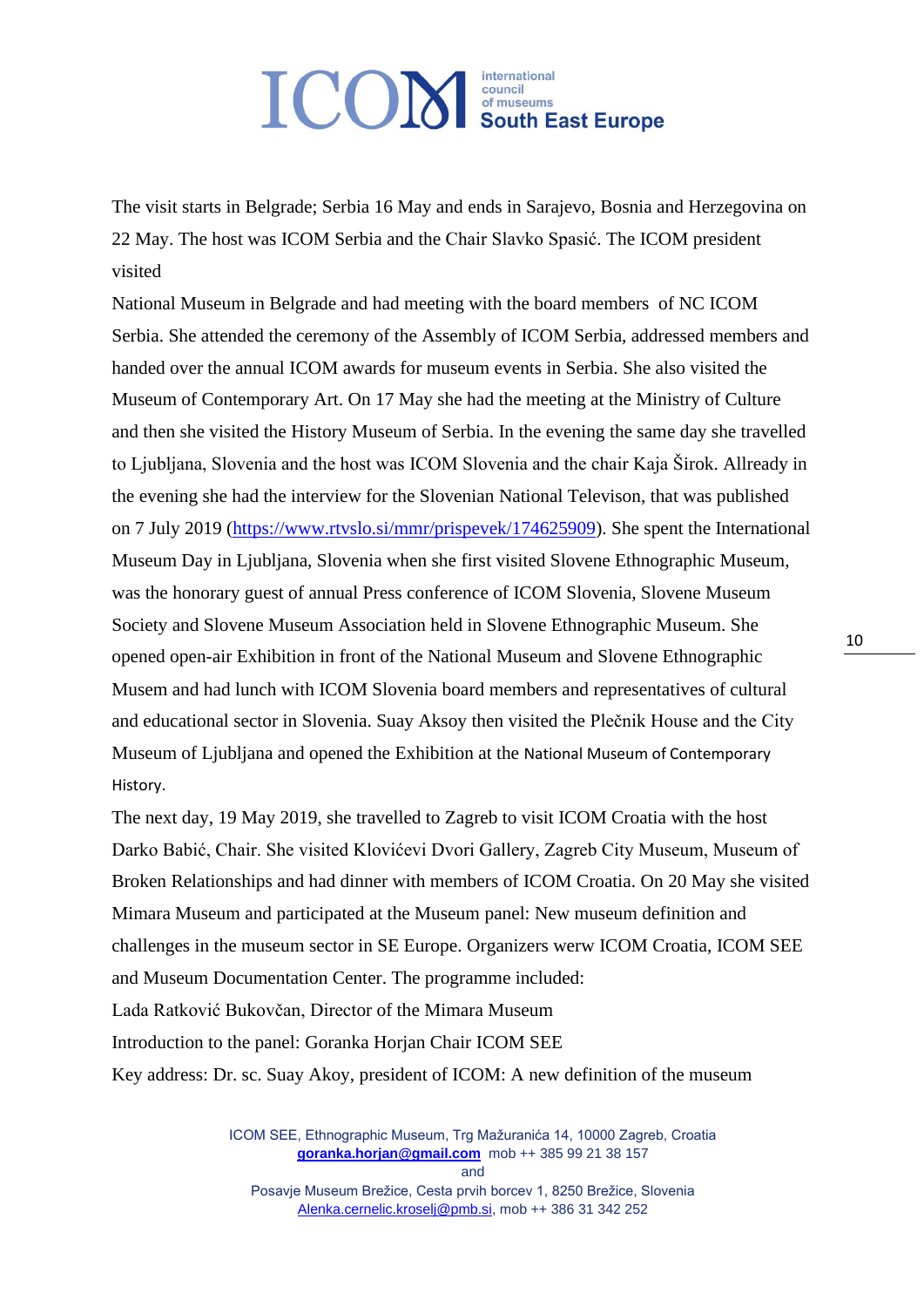Dr. sc. Hrvoje Manenica, Assistant to the Minister of Culture of the Republic of Croatia: The Ministry of Culture's Initiative for Improving the Work of the Museum Sector Dr. sc. Darko Babić, Chair ICOM Croatia: Education for museums Maja Kocjan, Director of the Museum Documentation Center: Statistics of Croatian Museums

**Discussion** 

After the conference she visited the exhibition in the Ethnographic Museum, Museum of Arts and Crafts and the Technical Museum of Nikola Tesla.

On 21 May she travelled to Banja Luka and had meeting with the ICOM BIH Chair Alma Leka and members of the Board. She visited the Museum of Contemporary Art of Republika Srpska, Exhibition: "Perceptions: The Beauty of a Flower is in the Picking" with the works of the most important British artists from the British Council collection and works by artists from the collection of the Museum of Contemporary Art.

Presentation of the Project Moving Museums on the move, realized in cooperation with the National Museum of Bosnia and Herzegovina, under the auspices of the UNESCO Office in Venice.

She attended the presentation of the Snail link on UNESCO's list of intangible cultural heritage and visited Ferhat Pasha's visit to the mosque, built in 1579 and the most significant monument in Banja Luka.

The day 7 of visit was held in Sarajevo (22 May 2019) where the ICOM president promoted ICOM's Key Concepts in Museum History at the National museum of Bosnia and Herzegovina during work time. Agreements were made at the Ministry of Civil Affairs of BiH, with Biljan Chamur secretary of the Ministry (who is also the secretary of the BiH Commission for Cooperation with Unesco) and Assistant Minister for Culture and Siniša Šešuma from the Sarajevo Unesco office.

The tour of the ICOM president Suay Aksoy was very successful among members and also in different media in every visited country.

> ICOM SEE, Ethnographic Museum, Trg Mažuranića 14, 10000 Zagreb, Croatia **[goranka.horjan@gmail.com](mailto:goranka.horjan@gmail.com)** mob ++ 385 99 21 38 157 and Posavje Museum Brežice, Cesta prvih borcev 1, 8250 Brežice, Slovenia [Alenka.cernelic.kroselj@pmb.si,](mailto:Alenka.cernelic.kroselj@pmb.si) mob ++ 386 31 342 252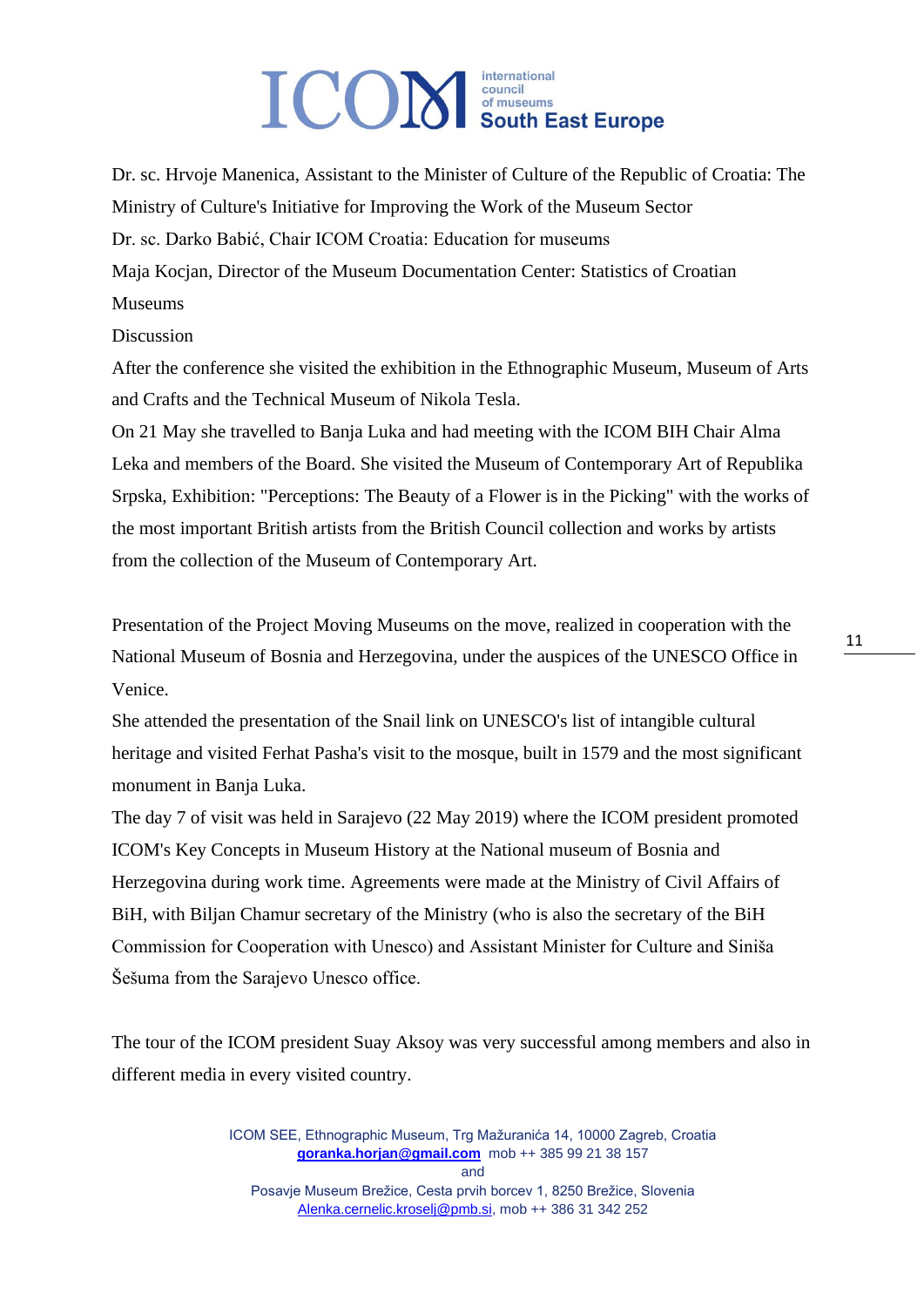

### Activity 10 Other **PROMOTIONAL ACTIVITES**

#### **ICH Day**

ICOM SEE continued a campaign that promoted the  $17<sup>th</sup>$  October as the ICH International Day using its logo and marking that the initiative started from ICOM. Many positive replies were gathered but the campaign need bigger support to reach more active participants. The campaign is available on social networks.

#### **Being active on-line**

ICOM SEE is putting a lot of efforts to send information on different activities to its members. Apart from putting current issues on Facebook and web the information is also given to chairs and representatives of national committees to enable them to reach members also through national on-line channels. The ICOM SEE Facebook was managed by ICOM SEE secretary Biljana Đorđević.

Since October 2019 the ICOM SEE web page is managed by Matija Dronjić and the Facebook is managed by Matija Dronjić and Milica Cicmil.

At the beginning of the Year 2020 Newsletter summarizing activities will be published.

ICOM SEE, Ethnographic Museum, Trg Mažuranića 14, 10000 Zagreb, Croatia **[goranka.horjan@gmail.com](mailto:goranka.horjan@gmail.com)** mob ++ 385 99 21 38 157 and Posavje Museum Brežice, Cesta prvih borcev 1, 8250 Brežice, Slovenia [Alenka.cernelic.kroselj@pmb.si,](mailto:Alenka.cernelic.kroselj@pmb.si) mob ++ 386 31 342 252

12